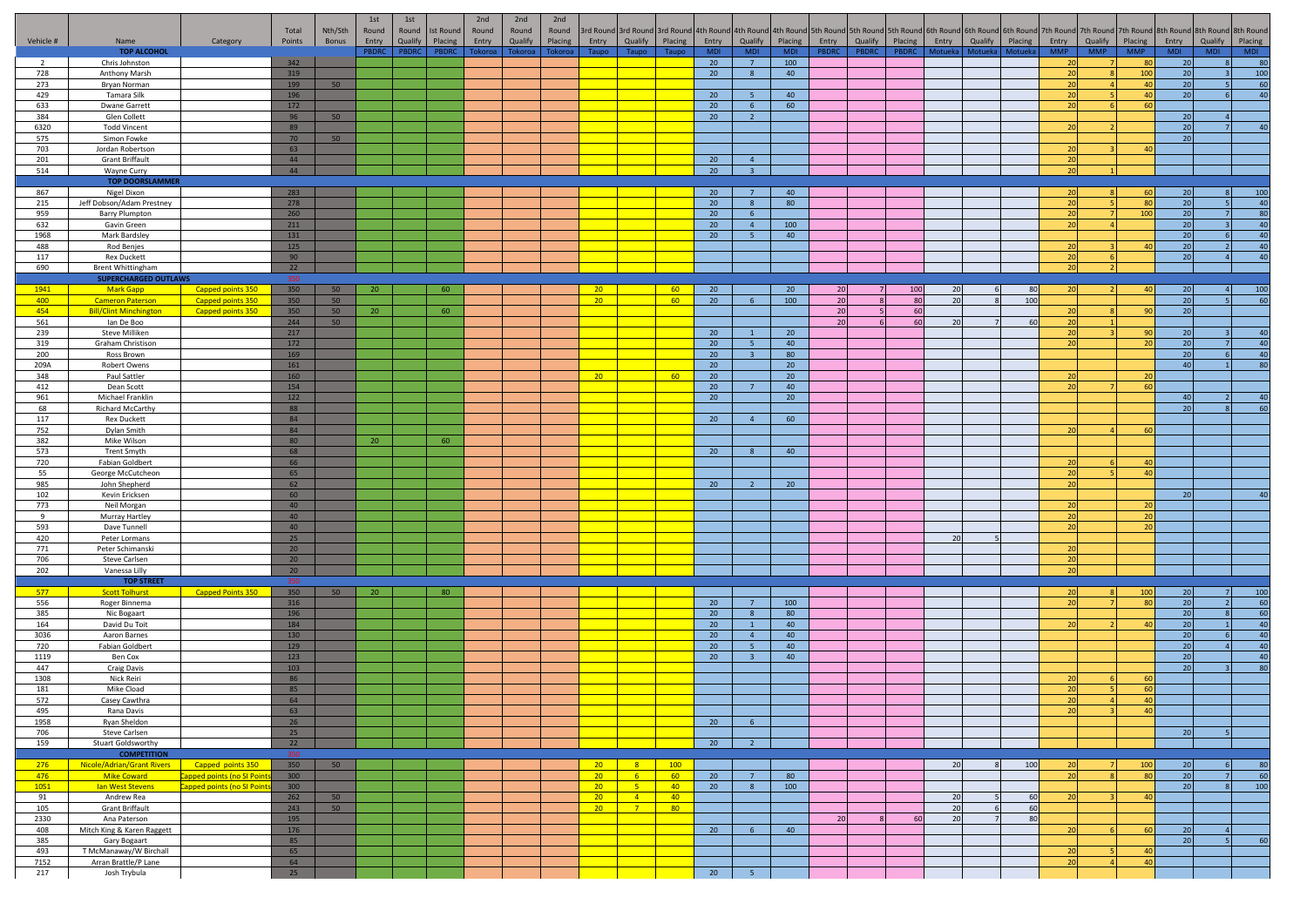|                       |                                           |                                        | Total                              | Nth/Sth  | 1st<br>Round    | 1st<br>Round       | <b>Ist Round</b> | 2nd<br>Round                       | 2nd<br>Round | 2nd<br>Round          |                                    |                        |                                    |          |                                             |                       |                       |    |           |    |                       |                                  |                       |          | 3rd Round 3rd Round 3rd Round 4th Round 4th Round 4th Round 5th Round 5th Round 5th Round 6th Round 6th Round 6th Round 7th Round 7th Round 7th Round 8th Round 8th Round 8th Round 8th Round 8th Round 8th Round |
|-----------------------|-------------------------------------------|----------------------------------------|------------------------------------|----------|-----------------|--------------------|------------------|------------------------------------|--------------|-----------------------|------------------------------------|------------------------|------------------------------------|----------|---------------------------------------------|-----------------------|-----------------------|----|-----------|----|-----------------------|----------------------------------|-----------------------|----------|-------------------------------------------------------------------------------------------------------------------------------------------------------------------------------------------------------------------|
| Vehicle #             | Name                                      | Category                               | Points                             | Bonus    | Entry           | Qualify            | Placing          | Entry                              | Qualify      | Placing               | Entry                              | Qualify                | Placing                            |          | Entry Qualify Placing Entry Qualify Placing |                       |                       |    |           |    | Entry Qualify Placing | Entry                            | Qualify Placing       | Entry    | Qualify Placing                                                                                                                                                                                                   |
|                       | <b>SUPER SEDAN</b>                        |                                        | 400                                |          |                 |                    |                  |                                    |              |                       |                                    |                        |                                    |          |                                             |                       |                       |    |           |    |                       |                                  |                       |          |                                                                                                                                                                                                                   |
| 234<br>155            | Lee Sherwin<br><b>Dutchie Wijdeven</b>    | capped points 400<br>capped points 400 | 400<br>400                         | 50<br>50 | 20<br>20        | $\mathbf{B}$<br>-6 | 100<br>10        | 20 <sup>°</sup><br>20 <sup>°</sup> | 4<br>8       | 20<br>40              | 20 <sup>2</sup><br>20              | 3 <sup>2</sup><br>$-5$ | 10<br>40                           | 20<br>20 | $\overline{2}$                              | 100<br>60             | 20 <sup>1</sup><br>20 | -6 | 100<br>60 | 20 | 100                   | 20                               | 20                    | 20<br>20 | 100<br>20                                                                                                                                                                                                         |
| 302                   | Rodger Scott                              |                                        | 343                                | 50       |                 |                    |                  | 20 <sup>°</sup>                    | $7^{\circ}$  | 20                    | 20 <sup>2</sup>                    |                        | 20                                 | 20       | 5 <sup>5</sup>                              | 20                    | $20\,$                |    | 40        | 20 | 40                    |                                  |                       | 20       | 10                                                                                                                                                                                                                |
| 156                   | Wayne Fowler                              |                                        | 324                                | 50       | 20 <sub>2</sub> |                    | 40               |                                    |              |                       | 20 <sub>2</sub>                    |                        | 10                                 | 20       |                                             | 10                    | 20                    | 8  | 80        |    |                       |                                  |                       | 20       | $\overline{20}$<br>-6                                                                                                                                                                                             |
| 547<br>$\overline{2}$ | Jeremy Hewson<br>Ray Peterson             |                                        | 304<br>282                         | 50       | 20              |                    | 10               | 20<br>20 <sup>°</sup>              |              | 40<br>20 <sup>°</sup> | 20<br>$20-1$                       | $-6$<br>$\sqrt{4}$     | 100<br>10 <sup>°</sup>             | 20<br>20 |                                             | 10<br>10              | 20                    |    | 40        |    |                       |                                  | $\Delta$ 0            | 20<br>20 | 10                                                                                                                                                                                                                |
| 180                   | Aaron Williams                            |                                        | 251                                |          |                 |                    |                  | 20 <sub>2</sub>                    |              | 20 <sup>°</sup>       | 20 <sub>2</sub>                    |                        | 10                                 | 20       |                                             | 20                    |                       |    |           |    |                       | $\overline{2}$                   | 40                    | 20       | 60                                                                                                                                                                                                                |
| 926                   | Anton Silva                               |                                        | 241                                |          |                 |                    |                  | 20                                 |              | 40                    | 20                                 |                        | 10                                 | 20       | -8                                          | 80                    |                       |    |           |    |                       |                                  |                       | 20       | 20                                                                                                                                                                                                                |
| 1325                  | Matt Gibbons                              |                                        | 225                                |          |                 |                    |                  |                                    |              |                       | 20 <sub>2</sub>                    | $-2$                   | 80                                 |          |                                             |                       |                       |    |           |    |                       |                                  | 100                   |          |                                                                                                                                                                                                                   |
| 635<br>162            | Lyal Elliott<br>Kevin Knuth               |                                        | 199<br>181                         |          |                 |                    |                  | 20 <sup>°</sup>                    | 5.           | 40                    | 20<br>20                           | 7 <sup>7</sup>         | 10                                 | 20<br>20 | 6                                           | 10<br>20              |                       |    |           |    |                       | 20<br>20                         | 20<br>20              | 20<br>20 | 10<br>40                                                                                                                                                                                                          |
| 1970                  | Dean Smewright/Tim Hawke                  |                                        | 180                                |          |                 |                    |                  |                                    |              |                       |                                    |                        |                                    | 20       |                                             | 60                    |                       |    |           |    |                       |                                  |                       | 20       | 80                                                                                                                                                                                                                |
| 976                   | Ross Wood                                 |                                        | 167                                |          | 20 <sup>°</sup> |                    | 60               |                                    |              |                       |                                    |                        |                                    |          |                                             |                       |                       |    |           | 20 | 60                    |                                  |                       |          |                                                                                                                                                                                                                   |
| 302<br>954            | P Davies-Hunter<br>Keith Millar           |                                        | 163<br>160                         |          |                 |                    |                  | 20 <sup>°</sup>                    |              | 40                    | 20<br>20 <sup>2</sup>              |                        | 60<br>20                           | 20<br>20 | $\overline{3}$                              | 20<br>20 <sup>°</sup> |                       |    |           |    |                       |                                  |                       | 20<br>20 | 20                                                                                                                                                                                                                |
| 617                   | Jen Gibbons                               |                                        | 159                                |          |                 |                    |                  | 20 <sub>2</sub>                    |              | 40                    | 20 <sup>2</sup>                    | 8 <sup>2</sup>         | 40                                 |          |                                             |                       |                       |    |           |    |                       |                                  | 10                    |          |                                                                                                                                                                                                                   |
| 284                   | John Key                                  |                                        | 155                                | 50       |                 |                    |                  |                                    |              |                       |                                    |                        |                                    |          |                                             |                       |                       |    |           | 20 | 80                    |                                  |                       |          |                                                                                                                                                                                                                   |
| 243                   | Mark Hudson                               |                                        | 148                                |          |                 |                    |                  |                                    |              |                       | 20                                 |                        | 20                                 | 20       |                                             | 10                    |                       |    |           |    |                       | 20                               | 20                    | 20       | 10                                                                                                                                                                                                                |
| 72<br>204             | Justin Weir<br>Phil Hargreaves            |                                        | 144<br>142                         |          |                 |                    |                  |                                    |              |                       | 20 <sub>2</sub><br>20 <sup>°</sup> |                        | 20 <sup>2</sup><br>20 <sup>°</sup> | 20<br>20 | $\mathbf{1}$                                | 20<br>40              |                       |    |           |    |                       |                                  |                       | 20<br>20 | 40<br>20                                                                                                                                                                                                          |
| 198                   | Dallas Graham                             |                                        | 131                                |          |                 |                    |                  |                                    |              |                       | 20 <sup>°</sup>                    | $\mathbf{1}$           | 40                                 |          |                                             |                       |                       |    |           |    |                       | $\overline{20}$                  | 20                    | 20       | 10                                                                                                                                                                                                                |
| 123                   | Russell Lorimer                           |                                        | 119                                |          | 20 <sup>°</sup> | 7 <sup>7</sup>     | 10               |                                    |              |                       |                                    |                        |                                    |          |                                             |                       | 20                    |    | 20        | 20 | 20                    |                                  |                       |          |                                                                                                                                                                                                                   |
| 318<br>502            | Simon Curran                              |                                        | 110<br>106                         |          |                 |                    |                  | 20 <sup>°</sup>                    | 6            | 20                    | 20<br>20 <sup>°</sup>              |                        | 10<br>10                           | 20       |                                             |                       |                       |    |           |    |                       | $\overline{2}$<br>$\overline{2}$ | 20<br>10              | 20       |                                                                                                                                                                                                                   |
| 966                   | Kevin Dunstan<br>Kurt Goodin              |                                        | 102                                |          |                 |                    |                  |                                    |              |                       |                                    |                        |                                    |          |                                             |                       |                       |    |           |    |                       | $\overline{2}$                   | 80                    |          |                                                                                                                                                                                                                   |
| 456                   | Denis Beaver                              |                                        | 90                                 |          |                 |                    |                  |                                    |              |                       |                                    |                        |                                    | 20       |                                             |                       |                       |    |           |    |                       | $\overline{2}$                   | 20                    | 20       | 10                                                                                                                                                                                                                |
| 3242                  | Jason Sellars                             |                                        | 90                                 |          |                 |                    |                  |                                    |              |                       |                                    |                        |                                    |          |                                             |                       |                       |    |           |    |                       |                                  |                       | 20       | $\overline{A}$                                                                                                                                                                                                    |
| 9092<br>406A          | Adam Thompson<br>Dan Southall             |                                        | 87<br>80                           | 50       |                 |                    |                  |                                    |              |                       |                                    |                        |                                    | 20       |                                             | 10                    | 20                    |    | 20        | 20 | 20                    |                                  |                       |          |                                                                                                                                                                                                                   |
| 461                   | <b>Desmond Briggs</b>                     |                                        | 80                                 |          | 20              |                    | 40               |                                    |              |                       |                                    |                        |                                    |          |                                             |                       | 20                    |    |           |    |                       |                                  |                       |          |                                                                                                                                                                                                                   |
| 578                   | <b>Brendin Jones</b>                      |                                        | 80                                 |          | 20              |                    | 20               |                                    |              |                       |                                    |                        |                                    |          |                                             |                       | 20                    |    | 20        |    |                       |                                  |                       |          |                                                                                                                                                                                                                   |
| 157                   | Hamish MacDonald                          |                                        | 80                                 |          |                 |                    |                  |                                    |              |                       |                                    |                        |                                    |          |                                             |                       | 20                    |    | 60        |    |                       |                                  |                       |          |                                                                                                                                                                                                                   |
| 538<br>714            | Wayne Sycamore<br>Phil Hirst              |                                        | 80<br>77                           |          |                 |                    |                  |                                    |              |                       | 20                                 |                        | 10                                 | 20<br>20 |                                             | 10<br>10 <sup>°</sup> |                       |    |           |    |                       |                                  |                       | 20<br>20 |                                                                                                                                                                                                                   |
| 5797                  | Frankie Shaw                              |                                        | 74                                 |          | 20 <sup>°</sup> | $\overline{4}$     | 10               |                                    |              |                       |                                    |                        |                                    |          |                                             |                       | 20                    |    | 20        |    |                       |                                  |                       |          |                                                                                                                                                                                                                   |
| 291                   | Dion Crook                                |                                        | 67                                 |          |                 |                    |                  |                                    |              |                       |                                    |                        |                                    |          |                                             |                       |                       |    |           |    |                       |                                  | $\Lambda$ C           |          |                                                                                                                                                                                                                   |
| 715<br>517            | Ross Thompson                             |                                        | 66                                 |          |                 |                    |                  |                                    |              |                       |                                    |                        |                                    |          |                                             |                       |                       |    |           | 20 | 40                    |                                  |                       |          |                                                                                                                                                                                                                   |
| 866                   | Eddie Trybula<br>Arif Samad               |                                        | 60<br>60                           |          |                 |                    |                  |                                    |              |                       |                                    |                        |                                    | 20<br>20 |                                             | 40<br>10              |                       |    |           |    |                       |                                  |                       | 20       | 10                                                                                                                                                                                                                |
| 340                   | Paul Hammond                              |                                        | 60                                 |          |                 |                    |                  |                                    |              |                       |                                    |                        |                                    | 20       |                                             | 10 <sup>°</sup>       |                       |    |           |    |                       |                                  |                       | 20       | 10                                                                                                                                                                                                                |
| 1498                  | Matt Kriletich                            |                                        | 60                                 |          |                 |                    |                  |                                    |              |                       |                                    |                        |                                    |          |                                             |                       |                       |    |           |    |                       |                                  |                       | 20       | 40                                                                                                                                                                                                                |
| 1098<br>1132          | Rebecca Seyb<br>Max Turner                |                                        | 52<br>50                           |          | 20              |                    | 10               |                                    |              |                       | 20 <sup>2</sup>                    |                        | 10                                 |          |                                             |                       | 20                    |    |           |    |                       |                                  |                       | 20       |                                                                                                                                                                                                                   |
| 1359                  | Scott Coffin                              |                                        | 44                                 |          |                 |                    |                  |                                    |              |                       |                                    |                        |                                    | 20       | $\overline{4}$                              | 20                    |                       |    |           |    |                       |                                  |                       |          |                                                                                                                                                                                                                   |
| 610                   | Dave Thelin                               |                                        | 41                                 |          |                 |                    |                  |                                    |              |                       |                                    |                        |                                    |          |                                             |                       |                       |    |           | 20 | 20                    |                                  |                       |          |                                                                                                                                                                                                                   |
| 218<br>103            | <b>Bob Greig</b><br><b>Tony Armstrong</b> |                                        | 40<br>40                           |          | 20<br>20        |                    | 20<br>20         |                                    |              |                       |                                    |                        |                                    |          |                                             |                       |                       |    |           |    |                       |                                  |                       |          |                                                                                                                                                                                                                   |
| 661                   | <b>Shelly Burgess</b>                     |                                        | 40                                 |          |                 |                    |                  |                                    |              |                       |                                    |                        |                                    | 20       |                                             | 20                    |                       |    |           |    |                       |                                  |                       |          |                                                                                                                                                                                                                   |
| 805                   | Sean Gourdie                              |                                        | 40                                 |          |                 |                    |                  |                                    |              |                       |                                    |                        |                                    |          |                                             |                       |                       |    |           | 20 | 20                    |                                  |                       |          |                                                                                                                                                                                                                   |
| 253                   | Tony Witinitara                           |                                        | 40                                 |          |                 |                    |                  |                                    |              |                       |                                    |                        |                                    | 20       |                                             |                       |                       |    |           |    |                       | $\overline{2}$                   |                       |          |                                                                                                                                                                                                                   |
| 1786<br>364           | Aaron Thomas<br>Paul Ramakers             |                                        | 40<br>40                           |          |                 |                    |                  |                                    |              |                       |                                    |                        |                                    |          |                                             |                       |                       |    |           |    |                       | 20<br>20                         | 20                    |          |                                                                                                                                                                                                                   |
| 331                   | Gary Sinkinson                            |                                        | 40                                 |          |                 |                    |                  |                                    |              |                       |                                    |                        |                                    |          |                                             |                       |                       |    |           |    |                       | $\overline{2}$                   | 20                    |          |                                                                                                                                                                                                                   |
| 795                   | Dean Riches                               |                                        | 40                                 |          |                 |                    |                  |                                    |              |                       |                                    |                        |                                    |          |                                             |                       |                       |    |           |    |                       | $\overline{2}$                   | 20                    |          |                                                                                                                                                                                                                   |
| 1195<br>1661          | Craig Wilson                              |                                        | 40<br>40                           |          |                 |                    |                  |                                    |              |                       |                                    |                        |                                    |          |                                             |                       |                       |    |           |    |                       | 20                               | 20                    |          |                                                                                                                                                                                                                   |
| 987                   | <b>Robert Dalley</b><br>Ross Fafeita      |                                        | 40                                 |          |                 |                    |                  |                                    |              |                       |                                    |                        |                                    |          |                                             |                       |                       |    |           |    |                       | 20                               | 20                    |          |                                                                                                                                                                                                                   |
| 978                   | Zac Wilkinson                             |                                        | 40                                 |          |                 |                    |                  |                                    |              |                       |                                    |                        |                                    | 20       |                                             |                       |                       |    |           |    |                       |                                  |                       | 20       |                                                                                                                                                                                                                   |
| 1284                  | Doron Anderson                            |                                        | 40                                 |          |                 |                    |                  |                                    |              |                       |                                    |                        |                                    | 20       |                                             |                       |                       |    |           |    |                       |                                  |                       | 20       |                                                                                                                                                                                                                   |
| 1951<br>140           | Rhys O'Mahony<br><b>Rex Margetts</b>      |                                        | 36<br>34                           |          |                 |                    |                  |                                    |              |                       |                                    |                        |                                    |          |                                             |                       |                       |    |           |    |                       |                                  |                       |          |                                                                                                                                                                                                                   |
| 93N                   | Warren Black                              |                                        | 31                                 |          | 20              | $\overline{1}$     | 10               |                                    |              |                       |                                    |                        |                                    |          |                                             |                       |                       |    |           |    |                       |                                  |                       |          |                                                                                                                                                                                                                   |
| 935                   | Craig Smith                               |                                        | 30 <sup>2</sup>                    |          | 20 <sup>°</sup> |                    | 10               |                                    |              |                       |                                    |                        |                                    |          |                                             |                       |                       |    |           |    |                       |                                  |                       |          |                                                                                                                                                                                                                   |
| 716<br>252            | Russell Lowe<br>Shane Williams            |                                        | 30<br>30 <sup>°</sup>              |          |                 |                    |                  |                                    |              |                       | 20 <sup>2</sup>                    |                        | 10                                 |          |                                             |                       |                       |    |           |    |                       |                                  | 10                    |          |                                                                                                                                                                                                                   |
| 459                   | <b>Brian Hughes</b>                       |                                        | 30 <sup>°</sup>                    |          |                 |                    |                  |                                    |              |                       |                                    |                        |                                    |          |                                             |                       |                       |    |           |    |                       | 20<br>20                         | 10                    |          |                                                                                                                                                                                                                   |
| 310                   | <b>Bob George</b>                         |                                        | 30                                 |          |                 |                    |                  |                                    |              |                       |                                    |                        |                                    |          |                                             |                       |                       |    |           |    |                       | 20                               | 10 <sup>1</sup>       |          |                                                                                                                                                                                                                   |
| 1598                  | Ricky Eastham                             |                                        | 30 <sup>°</sup>                    |          |                 |                    |                  |                                    |              |                       |                                    |                        |                                    |          |                                             |                       |                       |    |           |    |                       | 20                               | 10                    |          |                                                                                                                                                                                                                   |
| 995<br>472            | Aaron Jackson<br>Tom Manu                 |                                        | 30 <sup>2</sup><br>30              |          |                 |                    |                  |                                    |              |                       |                                    |                        |                                    |          |                                             |                       |                       |    |           |    |                       | 20<br>20                         | 10<br>10 <sup>1</sup> |          |                                                                                                                                                                                                                   |
| 1801                  | Shane Eastham                             |                                        | 30 <sup>°</sup>                    |          |                 |                    |                  |                                    |              |                       |                                    |                        |                                    |          |                                             |                       |                       |    |           |    |                       | 20                               | 10                    |          |                                                                                                                                                                                                                   |
| 540                   | John Hooper                               |                                        | 30 <sub>2</sub>                    |          |                 |                    |                  |                                    |              |                       |                                    |                        |                                    |          |                                             |                       |                       |    |           |    |                       | 20                               | 10                    |          |                                                                                                                                                                                                                   |
| 178                   | Jane Imrie-Southee                        |                                        | 30                                 |          |                 |                    |                  |                                    |              |                       |                                    |                        |                                    |          |                                             |                       |                       |    |           |    |                       | 20                               | 10                    |          |                                                                                                                                                                                                                   |
| 369<br>724            | Greg Fuge<br><b>Brent Curran</b>          |                                        | 30 <sup>°</sup><br>30 <sup>°</sup> |          |                 |                    |                  |                                    |              |                       |                                    |                        |                                    |          |                                             |                       |                       |    |           |    |                       | 20                               | 10                    | 20       | 10                                                                                                                                                                                                                |
| 524                   | Roger Binnema                             |                                        | 28                                 |          | 20              |                    |                  |                                    |              |                       |                                    |                        |                                    |          |                                             |                       |                       |    |           |    |                       |                                  |                       |          |                                                                                                                                                                                                                   |
| 93                    | Dave Norriss                              |                                        | 22                                 |          | 20              | 2 <sup>7</sup>     |                  |                                    |              |                       |                                    |                        |                                    |          |                                             |                       |                       |    |           |    |                       |                                  |                       |          |                                                                                                                                                                                                                   |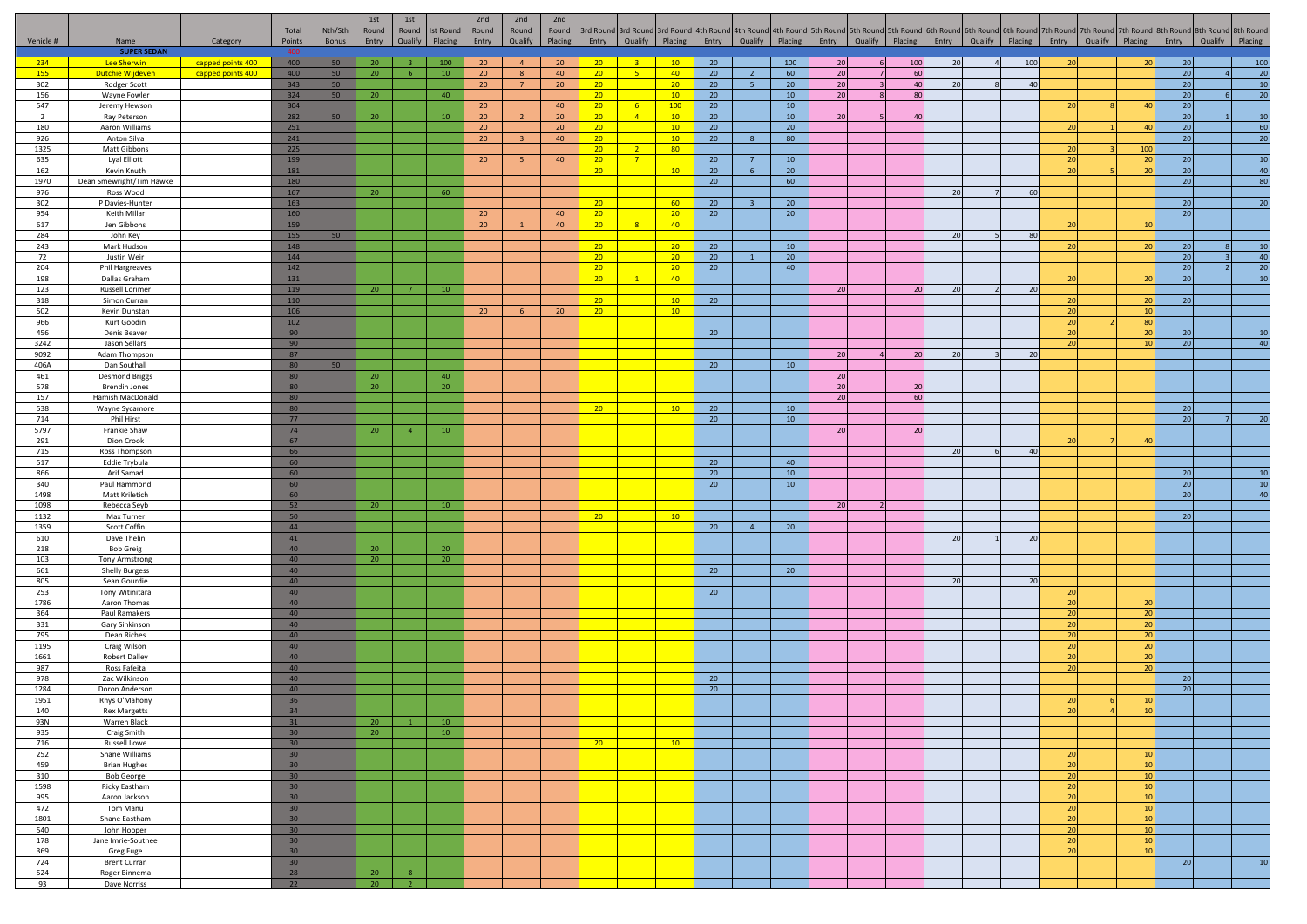|              |                                        |                   | Total                 | Nth/Sth | 1st<br>Round    | 1st<br>Round   | <b>Ist Round</b> | 2nd<br>Round    | 2nd<br>Round   | 2nd<br>Round |                 |                |                 |    |                |                 | 3rd Round   3rd Round   3rd Round   4th Round   4th Round   5th Round   5th Round   5th Round   5th Round   6th Round   6th Round   6th Round   7th Round   7th Round   7th Round   7th Round   3th Round   8th Round   8th Ro |     |       |                 |       |                       |                 |         |         |
|--------------|----------------------------------------|-------------------|-----------------------|---------|-----------------|----------------|------------------|-----------------|----------------|--------------|-----------------|----------------|-----------------|----|----------------|-----------------|--------------------------------------------------------------------------------------------------------------------------------------------------------------------------------------------------------------------------------|-----|-------|-----------------|-------|-----------------------|-----------------|---------|---------|
| Vehicle #    | Name<br><b>SUPER SEDAN - Continued</b> | Category          | Points<br>$\Delta$ 00 | Bonus   | Entry           | Qualify        | Placing          | Entry           | Qualify        | Placing      | Entry           | Qualify        | Placing Entry   |    |                |                 | Qualify Placing Entry Qualify Placing                                                                                                                                                                                          |     | Entry | Qualify Placing | Entry | Qualify Placing       | Entry           | Qualify | Placing |
| 1086         | Stephen Howe                           |                   | 20                    |         |                 |                |                  |                 |                |              |                 |                |                 | 20 |                |                 |                                                                                                                                                                                                                                |     |       |                 |       |                       |                 |         |         |
| 1963         | Garth White                            |                   | 20                    |         |                 |                |                  |                 |                |              |                 |                |                 | 20 |                |                 |                                                                                                                                                                                                                                |     |       |                 |       |                       |                 |         |         |
| 3940         | Jay Maka                               |                   | 20                    |         |                 |                |                  |                 |                |              |                 |                |                 | 20 |                |                 |                                                                                                                                                                                                                                |     |       |                 |       |                       |                 |         |         |
| 360          | Derek Tyson                            |                   | 20                    |         |                 |                |                  |                 |                |              |                 |                |                 |    |                |                 | 20                                                                                                                                                                                                                             |     |       |                 |       |                       |                 |         |         |
| 213          | <b>Blair Cole</b>                      |                   | 20 <sup>°</sup>       |         |                 |                |                  |                 |                |              |                 |                |                 |    |                |                 |                                                                                                                                                                                                                                |     |       |                 |       |                       |                 |         |         |
| 317          | Shane Craig                            |                   | 20                    |         |                 |                |                  |                 |                |              |                 |                |                 |    |                |                 |                                                                                                                                                                                                                                |     |       |                 |       |                       |                 |         |         |
| 502          | Abdul Akif Samad                       |                   | 20                    |         |                 |                |                  |                 |                |              |                 |                |                 |    |                |                 |                                                                                                                                                                                                                                |     |       |                 |       |                       | 20              |         |         |
| 654          | Andrew Moffitt                         |                   | 20                    |         |                 |                |                  |                 |                |              |                 |                |                 |    |                |                 |                                                                                                                                                                                                                                |     |       |                 |       |                       | $\overline{20}$ |         |         |
| 323          | Steve Walsh                            |                   | 20                    |         |                 |                |                  |                 |                |              |                 |                |                 |    |                |                 |                                                                                                                                                                                                                                |     |       |                 |       |                       |                 |         |         |
|              | <b>MODIFIED</b>                        |                   | 400                   |         |                 |                |                  |                 |                |              |                 |                |                 |    |                |                 |                                                                                                                                                                                                                                |     |       |                 |       |                       |                 |         |         |
| 444          | <b>Ben McLeod</b>                      | Capped points 400 | 400                   | 50      |                 |                |                  |                 |                |              | $20-1$          | 7 <sup>7</sup> | 80              | 20 | -5             | 80              | 20                                                                                                                                                                                                                             | 80  | 20    | 80              | 20    | 60                    | 20              |         | 100     |
| 307          | <b>Cory Silk</b>                       | Capped points 400 | 400                   | 50      |                 |                |                  |                 |                |              | 20 <sup>2</sup> | 8 <sup>1</sup> | 60              | 20 | $\overline{4}$ | 100             | 20                                                                                                                                                                                                                             | 40  | 20    | 100             | 20    |                       | $\overline{20}$ |         | 60      |
| 722          | <b>Tony Latta</b>                      | Capped points 400 | 400                   | 50      | 20              |                | 40               |                 |                |              | 20 <sup>2</sup> | 6 <sup>1</sup> | 100             |    |                |                 | 20                                                                                                                                                                                                                             | 100 | 20    | 40              |       |                       |                 |         |         |
| 83           | <b>Stu Minchington</b>                 | Capped points 400 | 400                   | 50      | 20              | 8 <sup>2</sup> | 100              |                 |                |              |                 |                |                 |    |                |                 | 20                                                                                                                                                                                                                             | 40  |       |                 | 20    | 100                   | 20              |         | 40      |
| 885          | Reuben Beaumont                        |                   | 252                   | 50      | 20              | -51            |                  |                 |                |              | $20-1$          | $\overline{4}$ | 40              | 20 | $\mathbf{R}$   | 20              |                                                                                                                                                                                                                                |     |       |                 | 20    | 20<br>$\overline{10}$ | 20              |         |         |
| 579          | Ellie Wellborne                        |                   | 235                   | 50      |                 |                |                  |                 |                |              | 20              | 2 <sup>2</sup> | 20              |    |                |                 |                                                                                                                                                                                                                                |     | 20    | 60              | 20    |                       |                 |         |         |
| 818          | Preston Brunell                        |                   | 171                   |         | 20 <sup>°</sup> | $\overline{4}$ | 80               |                 |                |              |                 |                |                 |    |                |                 |                                                                                                                                                                                                                                |     | 20    | 40              |       |                       |                 |         |         |
| 1394         | Murray Dawson                          |                   | 170                   |         | 20              | 6              | 60               |                 |                |              |                 |                |                 |    |                |                 |                                                                                                                                                                                                                                |     | 20    | 60              |       |                       |                 |         |         |
| 8889         | Jason Dolores                          |                   | 163                   |         |                 |                |                  |                 |                |              | $20-1$          |                | 20 <sup>2</sup> | 20 |                | 40              |                                                                                                                                                                                                                                |     |       |                 |       | $20^{\circ}$          | 20              |         |         |
| 621<br>555   | Wayne Tangney<br>Neville Smith         |                   | 101<br>87             |         |                 |                |                  |                 |                |              |                 |                |                 | 20 | $\overline{7}$ | 60              |                                                                                                                                                                                                                                |     |       |                 |       |                       | 20              |         |         |
| 1420         | Nick Tansey                            |                   | 86                    |         |                 |                |                  |                 |                |              |                 |                |                 |    |                |                 |                                                                                                                                                                                                                                |     |       |                 |       |                       | 20              |         | 60      |
| 711          | Chris O'Connor                         |                   | 84                    |         |                 |                |                  |                 |                |              | 20 <sup>2</sup> | 1              | 20              |    |                |                 |                                                                                                                                                                                                                                |     |       |                 | 20    |                       | 20              |         |         |
| 1500         | Andrew Neiman                          |                   | 83                    |         |                 |                |                  |                 |                |              | 20 <sup>2</sup> | 3 <sup>7</sup> | 20              |    |                |                 |                                                                                                                                                                                                                                |     |       |                 | 20    | $20^{\circ}$          |                 |         |         |
| 585          | <b>Ross Windley</b>                    |                   | 83                    |         |                 |                |                  |                 |                |              |                 |                |                 |    |                |                 |                                                                                                                                                                                                                                |     |       |                 | 20    | 60                    |                 |         |         |
| 125          | Bomber Jamieson                        |                   | 80                    |         |                 |                |                  |                 |                |              | 20 <sup>2</sup> |                | 20              | 20 |                | 20              |                                                                                                                                                                                                                                |     |       |                 |       |                       |                 |         |         |
| 385A         | Gary Bogaart                           |                   | 68                    |         |                 |                |                  |                 |                |              |                 |                |                 | 20 |                | 40              |                                                                                                                                                                                                                                |     |       |                 |       |                       |                 |         |         |
| 258          | Grant Benvenuti                        |                   | 66                    |         |                 |                |                  |                 |                |              |                 |                |                 |    |                |                 |                                                                                                                                                                                                                                |     |       |                 | 20    | AC                    |                 |         |         |
| 468          | <b>Brin Hayes</b>                      |                   | 65                    |         |                 |                |                  |                 |                |              | $20-1$          | $-5$           | 40              |    |                |                 |                                                                                                                                                                                                                                |     |       |                 |       |                       |                 |         |         |
| 149          | <b>Wayne Stirling</b>                  |                   | 65                    |         |                 |                |                  |                 |                |              |                 |                |                 |    |                |                 |                                                                                                                                                                                                                                |     | 20    | 40              |       |                       |                 |         |         |
| 198          | <b>Greg Campbell</b>                   |                   | 63                    |         | 20              | $\mathbf{R}$   | 40               |                 |                |              |                 |                |                 |    |                |                 |                                                                                                                                                                                                                                |     |       |                 |       |                       |                 |         |         |
| 889          | Alex Hogg                              |                   | 47                    |         |                 |                |                  |                 |                |              |                 |                |                 |    |                |                 |                                                                                                                                                                                                                                |     |       |                 |       |                       |                 |         |         |
| 892          | Ross Whelan                            |                   | 42                    |         |                 |                |                  |                 |                |              |                 |                |                 | 20 | $\overline{2}$ | 20 <sup>°</sup> |                                                                                                                                                                                                                                |     |       |                 |       |                       |                 |         |         |
| $\mathbf{g}$ | Gerry Rose                             |                   | 42                    |         |                 |                |                  |                 |                |              |                 |                |                 |    |                |                 |                                                                                                                                                                                                                                |     |       |                 |       | $20^{\circ}$          |                 |         |         |
| 984          | Janelle Lawson                         |                   | 26                    |         |                 |                |                  |                 |                |              |                 |                |                 | 20 | 6              |                 |                                                                                                                                                                                                                                |     |       |                 |       |                       |                 |         |         |
|              | <b>COMP BIKE</b>                       |                   | 350                   |         |                 |                |                  |                 |                |              |                 |                |                 |    |                |                 |                                                                                                                                                                                                                                |     |       |                 |       |                       |                 |         |         |
| 1339         | <b>Tory Appleton</b>                   | capped points 350 | 350                   | 50      | 20 <sub>2</sub> | -6             | 60               | 20 <sup>2</sup> | 6 <sup>6</sup> | 20           | 20              | $-7$           | 80              |    |                |                 | 20                                                                                                                                                                                                                             | 100 | 20    | 40              |       |                       |                 |         |         |
| 452          | <b>Mike Trainor</b>                    | capped points 350 | 350                   | 50      | 20              | $\mathbf{R}$   | 80               | 20              | -5             | 40           | 20 <sup>2</sup> | $-5$           | 40              |    |                |                 | 20                                                                                                                                                                                                                             | 60  |       |                 |       |                       |                 |         |         |
| 45           | <b>Colin Johnson</b>                   | capped points 350 | 350                   | 50      | 20              | $\overline{7}$ | 100              | 20              | $\overline{7}$ | 40           | $20 -$          | 8 <sup>7</sup> | 60              | 20 | 6              | 60              |                                                                                                                                                                                                                                |     | 20    | 40              |       | RT                    |                 |         |         |
| 166          | <b>Jock van Niekerk</b>                | capped points 350 | 350                   | 50      |                 |                |                  | 20              | 8              | 40           | $20-1$          | 6 <sup>1</sup> | 100             | 20 | $\overline{7}$ | 80              |                                                                                                                                                                                                                                |     | 20    | 60              | 20    | 100                   |                 |         |         |
| 622          | Jeff Godden                            |                   | 257                   |         |                 |                |                  | 20 <sup>°</sup> | $\overline{4}$ | 20           | 20 <sup>2</sup> | $-4$           | 40              |    |                |                 |                                                                                                                                                                                                                                |     |       |                 |       | 60                    | 20              |         | 40      |
| 474          | Ron Smith                              |                   | 128                   |         |                 |                |                  |                 |                |              |                 |                |                 |    |                |                 |                                                                                                                                                                                                                                |     | 20    | 100             |       |                       |                 |         |         |
| 71<br>848    | Ray Pratt<br>Ross Donaldson            |                   | 128<br>125            |         |                 |                |                  |                 |                |              |                 |                |                 | 20 | -5.            | 100             |                                                                                                                                                                                                                                |     |       |                 |       |                       | 20              |         | 100     |
| 94           | Mark James                             |                   | 114                   |         |                 |                |                  |                 |                |              |                 |                |                 | 20 | -8             | 60              |                                                                                                                                                                                                                                |     |       |                 |       |                       |                 |         |         |
| 48           | Karl Fyn                               |                   | 107                   |         |                 |                |                  |                 |                |              |                 |                |                 |    |                |                 |                                                                                                                                                                                                                                |     |       |                 |       |                       | 20              |         | 80      |
| 36           | Connor Easton                          |                   | 106                   |         |                 |                |                  |                 |                |              |                 |                |                 |    |                |                 |                                                                                                                                                                                                                                |     | 20    | 80              |       |                       |                 |         |         |
| 61           | Phil Nunn                              |                   | 88                    |         | 20              |                | 60               |                 |                |              |                 |                |                 |    |                |                 |                                                                                                                                                                                                                                |     |       |                 |       |                       |                 |         |         |
| 732          | <b>Bill Hamilton</b>                   |                   | 85                    |         |                 |                |                  |                 |                |              |                 |                |                 |    |                |                 |                                                                                                                                                                                                                                |     |       |                 |       |                       | 20              |         | - 60    |
| 26           | <b>Gregory Pratt</b>                   |                   | 66                    |         |                 |                |                  |                 |                |              |                 |                |                 |    |                |                 |                                                                                                                                                                                                                                |     |       |                 |       |                       | 20              |         | 40      |
| 76           | Tom Bashford                           |                   | 63                    |         |                 |                |                  |                 |                |              |                 |                |                 |    |                |                 |                                                                                                                                                                                                                                |     | 20    | 40              |       |                       |                 |         |         |
| 34           | <b>Scott Mills</b>                     |                   | 24                    |         |                 |                |                  |                 |                |              |                 |                |                 |    |                |                 |                                                                                                                                                                                                                                |     |       |                 |       |                       |                 |         |         |
|              | <b>SCREAMING EAGLE</b>                 |                   | 400                   |         |                 |                |                  |                 |                |              |                 |                |                 |    |                |                 |                                                                                                                                                                                                                                |     |       |                 |       |                       |                 |         |         |
| 370          | Kevin Foothead                         |                   | 224                   |         |                 |                |                  |                 |                |              |                 |                |                 | 20 |                | 60              |                                                                                                                                                                                                                                |     |       |                 |       | 60                    | 20              |         | 40      |
| 38           | Geoff Bond                             |                   | 160                   |         |                 |                |                  |                 |                |              |                 |                |                 | 20 | 5 <sup>2</sup> | 10              |                                                                                                                                                                                                                                |     |       |                 |       |                       | 20              |         | 100     |
| 329          | Bryan Sweetman                         |                   | 146                   |         |                 |                |                  |                 |                |              |                 |                |                 |    |                |                 |                                                                                                                                                                                                                                |     |       |                 | 20    | 60                    | 20              |         | 40      |
| 131          | Jim Wells                              |                   | 127                   |         |                 |                |                  |                 |                |              |                 |                |                 | 20 |                | 20              |                                                                                                                                                                                                                                |     |       |                 |       |                       | 20              |         | 60      |
| 3801         | Phil Heath                             |                   | 103                   |         |                 |                |                  |                 |                |              |                 |                |                 |    |                |                 |                                                                                                                                                                                                                                |     |       |                 |       |                       | $\overline{20}$ |         | 80      |
| 8            | Shaun Walsh                            |                   | 81                    |         |                 |                |                  |                 |                |              |                 |                |                 |    |                |                 |                                                                                                                                                                                                                                |     |       |                 |       |                       | 20              |         | 60      |
| - 6          | Greg/Ray Pratt                         |                   | 68                    |         |                 |                |                  |                 |                |              |                 |                |                 |    |                |                 |                                                                                                                                                                                                                                |     |       |                 |       |                       | $\overline{20}$ |         | 40      |
| 934          | Greg/Ray Pratt                         |                   | 62                    |         |                 |                |                  |                 |                |              |                 |                |                 |    |                |                 |                                                                                                                                                                                                                                |     |       |                 |       |                       | 20              |         | 40      |
|              |                                        |                   | $\overline{0}$        |         |                 |                |                  |                 |                |              |                 |                |                 |    |                |                 |                                                                                                                                                                                                                                |     |       |                 |       |                       |                 |         |         |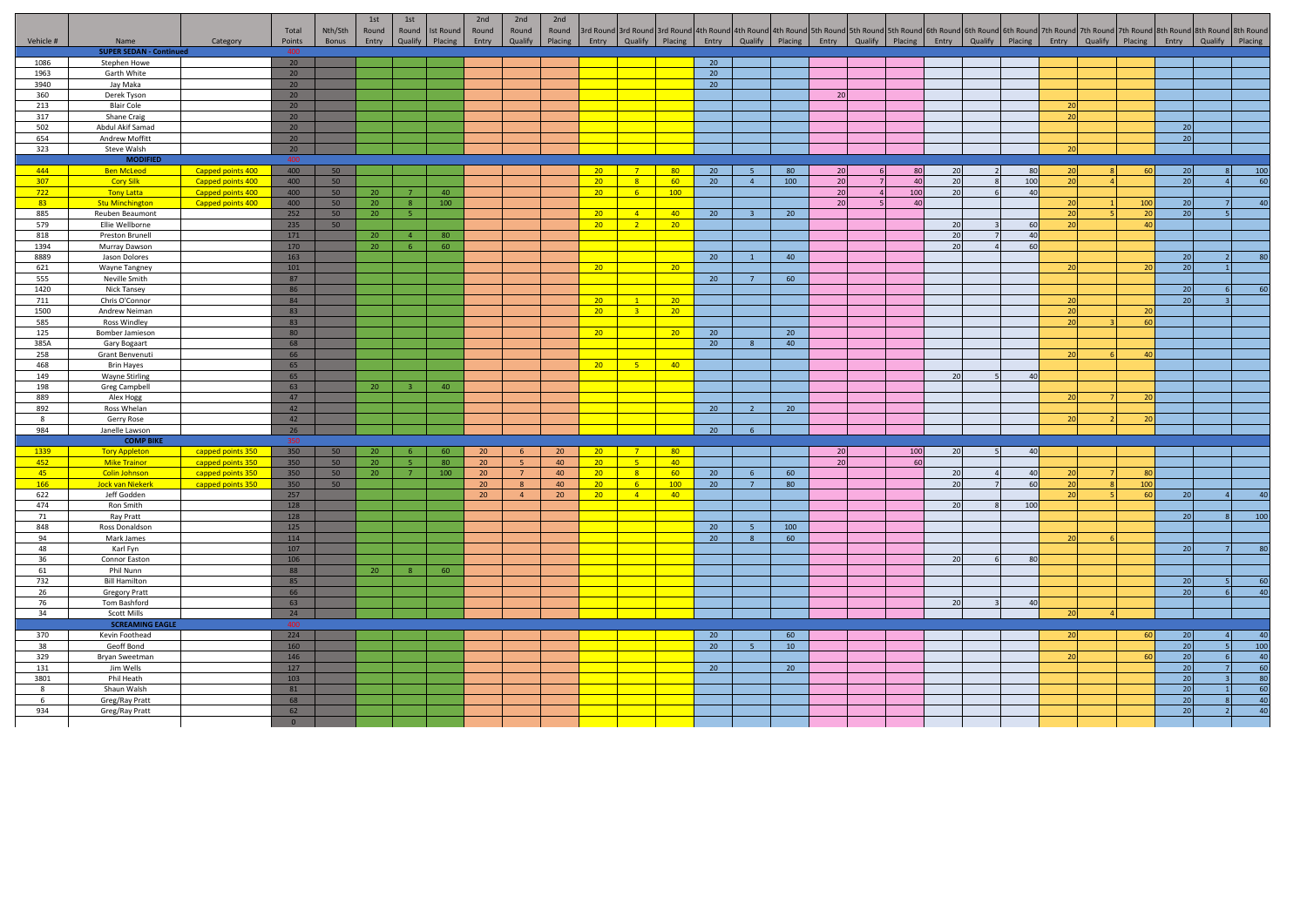|              |                                              |                                        | Total                 | Nth/Sth  | 1st<br>Round          | 1st<br>Round   | <b>Ist Round</b> | 2nd<br>Round                       | 2nd<br>Round               | 2nd<br>Round |                                    |                                  |                       |                 |                         |                                             |                 |                | 3rd Round 3rd Round 3rd Round 4th Round 4th Round 4th Round 5th Round 5th Round 5th Round 5th Round 6th Round 6th Round 6th Round 7th Round 7th Round 7th Round 7th Round 8th Round 8th Round 8th Round 8th Round 8th Round |                 |                 |                |          |                                             |          |                 |
|--------------|----------------------------------------------|----------------------------------------|-----------------------|----------|-----------------------|----------------|------------------|------------------------------------|----------------------------|--------------|------------------------------------|----------------------------------|-----------------------|-----------------|-------------------------|---------------------------------------------|-----------------|----------------|-----------------------------------------------------------------------------------------------------------------------------------------------------------------------------------------------------------------------------|-----------------|-----------------|----------------|----------|---------------------------------------------|----------|-----------------|
| Vehicle #    | Name                                         | Category                               | Points                | Bonus    | Entry                 | Qualify        | Placing          | Entry                              | Qualify                    | Placing      | Entry                              | Qualify Placing                  |                       |                 |                         | Entry Qualify Placing Entry Qualify Placing |                 |                |                                                                                                                                                                                                                             | Entry           | Qualify Placing |                |          | Entry Qualify Placing Entry Qualify Placing |          |                 |
| 112          | <b>MODIFIED BIKE</b><br><b>Cole Scammell</b> | capped points 400                      | 400                   | 50       | 20                    |                | 20 <sup>°</sup>  |                                    |                            |              | 20 <sup>2</sup>                    |                                  | 60                    | 20              |                         | 10                                          | 20              |                | 60                                                                                                                                                                                                                          | 20              | 10              |                |          | 20                                          |          |                 |
| 46           | <b>Tony Gray</b>                             | capped points 400                      | 400                   | 50       |                       |                |                  | 20 <sub>2</sub>                    |                            |              | 20 <sub>2</sub>                    |                                  | 40                    | 20              | $\overline{2}$          | 40                                          | 20              |                | 40                                                                                                                                                                                                                          | 20              | 80              |                | 60       |                                             |          |                 |
| 45           | <b>Colin Johnson</b>                         | capped points 400                      | 400                   | 50       | 20                    | -8             | 100              | 20 <sup>°</sup>                    | 6 <sup>1</sup>             |              | 20 <sup>2</sup>                    | $-6$                             | 40                    | 20              |                         | 20                                          |                 |                |                                                                                                                                                                                                                             | 20              | 20              |                | 60       |                                             |          |                 |
| 166          | <b>Jock van Niekerk</b>                      | capped points 400                      | 400                   | 50       |                       |                |                  | 20                                 |                            |              | 20                                 | 3 <sup>2</sup>                   | 40                    | 20              |                         | 10                                          |                 |                |                                                                                                                                                                                                                             | 20              | 100             |                | 100      |                                             |          |                 |
| 777          | <b>Alan Thoresen</b>                         | capped points 400                      | 400                   | 50       | 20                    | $\overline{a}$ | 20               | 20                                 | 4                          |              | 20 <sub>2</sub>                    |                                  | 100                   | 20              | $\overline{4}$          | 10                                          | 20              |                | 60                                                                                                                                                                                                                          | 20              | 60              |                |          | 20                                          |          | -80             |
| 438          | <b>Shannon Askew</b>                         | capped points 400                      | 400                   | 50       | 20                    | $\overline{7}$ | 40               | 20                                 | $\overline{3}$             |              | 20 <sup>2</sup>                    |                                  | 60                    | 20              |                         | 100                                         | 20              |                | 40                                                                                                                                                                                                                          | 20 <sup>1</sup> | 20              |                | 40       | 20                                          |          | 40              |
| 35           | Anton Foley                                  |                                        | 380                   | 50       |                       |                |                  | 20 <sup>°</sup>                    | 5 <sup>1</sup>             |              | 20                                 | 8 <sup>2</sup>                   | 20                    | 20              | $\overline{\mathbf{3}}$ | 40                                          |                 |                |                                                                                                                                                                                                                             | 20              | 20              |                | 40       | 20                                          |          | 60              |
| 154<br>96    | Jackson Wilton<br>Shannon Webb               |                                        | 361<br>256            | 50<br>50 | 20                    |                | 20               | 20<br>20                           | $2^{\circ}$<br>$7^{\circ}$ |              | 20 <sup>2</sup><br>20              | $\overline{2}$<br>$\mathbf{1}$   | 20<br>80              | 20              | $\overline{7}$          | 80                                          |                 |                |                                                                                                                                                                                                                             | 20<br>20        | 20<br>10        | $\overline{2}$ | 40       | 20                                          |          | 20              |
| 300          | Dean Piper                                   |                                        | 250                   | 50       | 20                    | -6             | 60               |                                    |                            |              |                                    |                                  |                       | 20              |                         | 20                                          |                 |                |                                                                                                                                                                                                                             | 20              | 10              |                |          |                                             |          |                 |
| 24           | Peter Wald                                   |                                        | 201                   |          |                       |                |                  | 20 <sup>°</sup>                    |                            |              | 20                                 |                                  | 20 <sup>2</sup>       |                 |                         |                                             |                 |                |                                                                                                                                                                                                                             |                 |                 | 20             | 80       | 20                                          |          |                 |
| 228          | Steve van Pelt                               |                                        | 173                   |          | 20                    |                | 80               |                                    |                            |              |                                    |                                  |                       |                 |                         |                                             | 20              |                | 20                                                                                                                                                                                                                          | 20              | 10              |                |          |                                             |          |                 |
| 622          | Jeff Godden                                  |                                        | 149                   |          |                       |                |                  | 20 <sup>°</sup>                    |                            |              | 20                                 |                                  | 20                    |                 |                         |                                             |                 |                |                                                                                                                                                                                                                             |                 |                 |                |          | 20                                          |          |                 |
| 111          | Alex Paterson                                |                                        | 144                   |          | 20                    |                | 20               |                                    |                            |              |                                    |                                  |                       |                 |                         |                                             | 20              |                | 80                                                                                                                                                                                                                          |                 |                 |                |          |                                             |          |                 |
| 1239         | Graham Sorenson                              |                                        | 107                   |          | 20                    |                | 40               |                                    |                            |              |                                    |                                  |                       |                 |                         |                                             | 20              |                | 20                                                                                                                                                                                                                          |                 |                 |                |          | 20                                          |          |                 |
| 367<br>47    | Jody Burgess<br>Warren Wilson                |                                        | 82<br>81              |          | 20                    |                | 20               |                                    |                            |              |                                    |                                  |                       |                 |                         |                                             | 20              |                | 20                                                                                                                                                                                                                          |                 |                 |                |          |                                             |          |                 |
| 94           | Mark James                                   |                                        | 81                    |          |                       |                |                  |                                    |                            |              |                                    |                                  |                       | 20              | -6                      | 10                                          |                 |                |                                                                                                                                                                                                                             |                 |                 |                |          |                                             |          |                 |
| 666          | <b>Brett Goodwin</b>                         |                                        | 80                    |          |                       |                |                  |                                    |                            |              |                                    |                                  |                       | 20              |                         | 20                                          |                 |                |                                                                                                                                                                                                                             |                 |                 |                |          | 20                                          |          | 20              |
| 848          | Ross Donaldson                               |                                        | 76                    |          |                       |                |                  |                                    |                            |              |                                    |                                  |                       | 20              |                         | 10                                          |                 |                |                                                                                                                                                                                                                             |                 |                 |                |          | 20                                          |          | $\overline{2}$  |
| 51           | Ian Millward                                 |                                        | 60                    |          |                       |                |                  |                                    |                            |              |                                    |                                  |                       |                 |                         |                                             |                 |                |                                                                                                                                                                                                                             | 20              | 40              |                |          |                                             |          |                 |
| 999          | <b>Bret Nicol</b>                            |                                        | 60                    |          |                       |                |                  |                                    |                            |              |                                    |                                  |                       |                 |                         |                                             |                 |                | 20                                                                                                                                                                                                                          |                 |                 |                |          | 20                                          |          | $\overline{A}$  |
| 24<br>50     | John McKendry<br>Jason Lewin                 |                                        | 46<br>40              |          |                       |                |                  |                                    |                            |              |                                    |                                  |                       |                 |                         |                                             | 20<br>20        |                | 20                                                                                                                                                                                                                          |                 |                 |                |          |                                             |          |                 |
| 5030         | Mal Bain                                     |                                        | 30 <sub>2</sub>       |          |                       |                |                  |                                    |                            |              |                                    |                                  |                       | 20              |                         | 10                                          |                 |                |                                                                                                                                                                                                                             |                 |                 |                |          |                                             |          |                 |
| 88           | Spike Lauria                                 |                                        | 30 <sub>2</sub>       |          |                       |                |                  |                                    |                            |              |                                    |                                  |                       |                 |                         |                                             |                 |                |                                                                                                                                                                                                                             | - 20            | 10              |                |          |                                             |          |                 |
| 94           | Mark James                                   |                                        | 28                    |          |                       |                |                  | 20                                 | 8                          |              |                                    |                                  |                       |                 |                         |                                             |                 |                |                                                                                                                                                                                                                             |                 |                 |                |          |                                             |          |                 |
| 190          | Karl Moss                                    |                                        | 20                    |          |                       |                |                  |                                    |                            |              |                                    |                                  |                       |                 |                         |                                             | 20              |                |                                                                                                                                                                                                                             |                 |                 |                |          |                                             |          |                 |
|              | <b>SUPER STREET</b>                          |                                        | $\Delta \Omega$       |          |                       |                |                  |                                    |                            |              |                                    |                                  |                       |                 |                         |                                             |                 |                |                                                                                                                                                                                                                             |                 |                 |                |          |                                             |          |                 |
| 299          | <b>Chris Sherwin</b>                         | Capped points 400                      | 400                   | 50       | 20 <sub>2</sub>       | $\overline{2}$ | - 80             | 20 <sup>2</sup>                    |                            | 40           |                                    |                                  |                       |                 |                         |                                             | 20              |                | 40                                                                                                                                                                                                                          | 20              | 100             | 20             | 100      | 20                                          |          | 10              |
| 1969<br>1497 | <b>Matt Kingi</b><br>Dean Hastie             | Capped points 400<br>Capped points 400 | 400<br>400            | 50<br>50 |                       |                |                  | 20 <sub>2</sub><br>20 <sub>2</sub> | $\mathbf{1}$<br>-5         | 40<br>40     | 20 <sub>2</sub><br>20 <sub>2</sub> | $\overline{4}$<br>$\overline{2}$ | 10<br>80 <sub>o</sub> | 20<br>20        | $\overline{7}$          | 60<br>40                                    | 20<br>20        |                | 10<br>- 60                                                                                                                                                                                                                  | 20<br>20        | 80<br>40        | 20             | 60<br>20 | 20<br>20                                    | $\Omega$ | 40              |
| 1171         | <b>Steve Amrein</b>                          | Capped points 400                      | 400                   | 50       |                       |                |                  | 20 <sup>2</sup>                    | 6                          | 40           | 20 <sub>2</sub>                    |                                  | 10                    | 20              | $\overline{1}$          | 20                                          | 20              |                | 80                                                                                                                                                                                                                          |                 |                 | $\overline{2}$ | 80       | 20                                          |          | 40              |
| 279          | Ron van der Meent                            | Capped points 400                      | 400                   | 50       |                       |                |                  | 20                                 |                            | 40           | 20 <sub>2</sub>                    |                                  | 100                   | 20              | $\Delta$                | 40                                          | 20              |                | 10                                                                                                                                                                                                                          | 2 <sub>f</sub>  | 20              |                |          | 20                                          |          | $\overline{20}$ |
| 597          | <b>Alan Smith</b>                            | capped points 400                      | 400                   | 50       |                       |                |                  | 20 <sub>2</sub>                    |                            | 40           | 20 <sub>2</sub>                    | 7 <sup>2</sup>                   | 20                    | 20              |                         | 40                                          | 20              |                | 20                                                                                                                                                                                                                          | 20 <sup>1</sup> | 20              | $\overline{2}$ |          | 20                                          |          | 60              |
| 112          | <b>Grant Emett</b>                           |                                        | 342                   | 50       | 20 <sub>2</sub>       |                | 20 <sub>1</sub>  |                                    |                            |              |                                    |                                  |                       |                 |                         |                                             | 20              |                | 100                                                                                                                                                                                                                         | 20              | 60              | $\overline{2}$ |          |                                             |          |                 |
| 218          | Frank Syben                                  |                                        | 348                   | 50       |                       |                |                  | 20 <sub>2</sub>                    |                            | 40           | 20 <sub>2</sub>                    |                                  | 40 <sub>1</sub>       | 20              | $\mathcal{R}$           | 40                                          |                 |                |                                                                                                                                                                                                                             | 20              | 20              |                |          | 20                                          |          |                 |
| 106<br>504   | Morgan Bothwell<br>Wayne Lawton              |                                        | 163<br>161            |          | 20 <sub>2</sub><br>20 | $\overline{4}$ | 100<br>40        |                                    |                            |              |                                    |                                  |                       |                 |                         |                                             | $20\,$<br>20    |                | 20<br>10                                                                                                                                                                                                                    | 20              | 40              |                |          |                                             |          |                 |
| 1990         | Glen Collins                                 |                                        | 140                   |          |                       |                |                  | 20 <sub>2</sub>                    |                            | 40           | 20 <sub>2</sub>                    |                                  | 60                    |                 |                         |                                             |                 |                |                                                                                                                                                                                                                             |                 |                 |                |          |                                             |          |                 |
| 710          | Elliot Hanson                                |                                        | 123                   | 50       |                       |                |                  |                                    |                            |              |                                    |                                  |                       |                 |                         |                                             |                 |                |                                                                                                                                                                                                                             |                 | 10              |                |          |                                             |          |                 |
| 362          | Damon Grant                                  |                                        | 120                   |          |                       |                |                  |                                    |                            |              |                                    |                                  |                       | 20              |                         | 100                                         |                 |                |                                                                                                                                                                                                                             |                 |                 |                |          |                                             |          |                 |
| 1544         | Michael Tillemans                            |                                        | 110                   |          |                       |                |                  | 20 <sub>2</sub>                    |                            | 20           | 20 <sub>2</sub>                    |                                  | 10                    | 20              |                         | 20                                          |                 |                |                                                                                                                                                                                                                             |                 |                 |                |          |                                             |          |                 |
| 1830         | Rex Ford                                     |                                        | 101                   |          | 20 <sup>°</sup>       |                | 40               |                                    |                            |              |                                    |                                  |                       |                 |                         |                                             | 20 <sup>1</sup> | $\overline{a}$ | 10                                                                                                                                                                                                                          |                 |                 |                |          |                                             |          |                 |
| 608<br>927   | <b>Steve Bartie</b><br>lan Prisk             |                                        | 100<br>100            |          |                       |                |                  | 20 <sub>2</sub>                    |                            | 40           | 20 <sub>2</sub>                    |                                  | 20                    |                 |                         | 40                                          |                 |                |                                                                                                                                                                                                                             |                 |                 |                |          |                                             |          |                 |
| 662          | Peter Fink                                   |                                        | 91                    | 50       |                       |                |                  |                                    |                            |              |                                    |                                  |                       | 20              |                         |                                             |                 |                |                                                                                                                                                                                                                             | 20              | 20              |                |          |                                             |          |                 |
| 108          | Daniel McTeigue                              |                                        | 90                    |          | 20                    |                | 20               |                                    |                            |              |                                    |                                  |                       |                 |                         |                                             | 20              |                |                                                                                                                                                                                                                             |                 |                 |                |          |                                             |          |                 |
| 11           | Ian MacNeil                                  |                                        | 86                    |          | 20                    | -6             | 60               |                                    |                            |              |                                    |                                  |                       |                 |                         |                                             |                 |                |                                                                                                                                                                                                                             |                 |                 |                |          |                                             |          |                 |
| 440          | Kyle Levien                                  |                                        | 80                    |          |                       |                |                  |                                    |                            |              |                                    |                                  |                       | 20              |                         | 60                                          |                 |                |                                                                                                                                                                                                                             |                 |                 |                |          |                                             |          |                 |
| 3218         | Jim McIndoe                                  |                                        | 60                    |          |                       |                |                  | 20 <sup>°</sup>                    |                            | 40           |                                    |                                  |                       |                 |                         |                                             |                 |                |                                                                                                                                                                                                                             |                 |                 |                |          |                                             |          |                 |
| M23<br>5008  | Liam Shotter<br>Paul Berridge                |                                        | 161<br>90             |          |                       |                |                  |                                    |                            |              |                                    |                                  |                       | 20<br>20        |                         | 40<br>40                                    |                 |                |                                                                                                                                                                                                                             |                 |                 |                |          | 20<br>20                                    |          |                 |
| 623          | Richard Hopgood                              |                                        | 60                    |          |                       |                |                  |                                    |                            |              |                                    |                                  |                       | 20              |                         | 40                                          |                 |                |                                                                                                                                                                                                                             |                 |                 |                |          |                                             |          |                 |
| 975          | Tim Lacey                                    |                                        | 60                    |          |                       |                |                  |                                    |                            |              |                                    |                                  |                       |                 |                         |                                             |                 |                |                                                                                                                                                                                                                             |                 |                 |                |          |                                             |          |                 |
| 298          | Rob Craig                                    |                                        | 60                    |          |                       |                |                  |                                    |                            |              |                                    |                                  |                       |                 |                         |                                             |                 |                |                                                                                                                                                                                                                             |                 |                 |                |          |                                             |          |                 |
| 572          | Jared Donald                                 |                                        | 50                    |          | 20                    |                | 10               |                                    |                            |              |                                    |                                  |                       |                 |                         |                                             | 20              |                |                                                                                                                                                                                                                             |                 |                 |                |          |                                             |          |                 |
| 57           | Paul Maka                                    |                                        | 46                    |          |                       |                |                  |                                    |                            |              |                                    |                                  |                       | 20              | 6                       | 20                                          |                 |                |                                                                                                                                                                                                                             |                 |                 |                |          |                                             |          |                 |
| 934<br>800   | Alec Diver<br><b>Grant Lindsay</b>           |                                        | 41<br>40              |          | 20<br>20 <sup>2</sup> |                | 20<br>20         |                                    |                            |              |                                    |                                  |                       |                 |                         |                                             |                 |                |                                                                                                                                                                                                                             |                 |                 |                |          |                                             |          |                 |
| 2199         | Len Trudel                                   |                                        | 40                    |          |                       |                |                  |                                    |                            |              |                                    |                                  |                       | 20              |                         | 20 <sup>°</sup>                             |                 |                |                                                                                                                                                                                                                             |                 |                 |                |          |                                             |          |                 |
| 369          | Greg Fuge                                    |                                        | 40                    |          |                       |                |                  |                                    |                            |              |                                    |                                  |                       | $\overline{20}$ |                         | 20                                          |                 |                |                                                                                                                                                                                                                             |                 |                 |                |          |                                             |          |                 |
| 1501         | Tom Short                                    |                                        | 73                    |          |                       |                |                  |                                    |                            |              |                                    |                                  |                       | 20              |                         | 20                                          |                 |                |                                                                                                                                                                                                                             |                 |                 |                |          | 20                                          |          |                 |
| 801          | Kane Stow                                    |                                        | 40                    |          |                       |                |                  |                                    |                            |              |                                    |                                  |                       |                 |                         |                                             | 20              |                |                                                                                                                                                                                                                             |                 |                 |                |          |                                             |          |                 |
| 492          | Dave Hickford                                |                                        | 40                    |          |                       |                |                  |                                    |                            |              |                                    |                                  |                       |                 |                         |                                             |                 |                |                                                                                                                                                                                                                             |                 |                 |                |          |                                             |          |                 |
| 234          | Katy Tolhurst                                |                                        | 36                    |          |                       |                |                  |                                    |                            |              |                                    |                                  |                       |                 |                         |                                             | 20              |                |                                                                                                                                                                                                                             |                 |                 |                |          |                                             |          |                 |
| 1248<br>110  | Vijay Dheda<br>Vince Vadergoes               |                                        | 63<br>30 <sup>°</sup> |          | 20                    |                | 10               |                                    |                            |              | 20 <sub>2</sub>                    |                                  | 10 <sup>°</sup>       |                 |                         |                                             |                 |                |                                                                                                                                                                                                                             |                 |                 |                |          | 20                                          |          |                 |
| 9085         | David Christian                              |                                        | 30 <sup>°</sup>       |          | 20                    |                | 10               |                                    |                            |              |                                    |                                  |                       |                 |                         |                                             |                 |                |                                                                                                                                                                                                                             |                 |                 |                |          |                                             |          |                 |
| 100          | <b>Steve Henery</b>                          |                                        | 30 <sub>2</sub>       |          | 20 <sub>2</sub>       |                | 10               |                                    |                            |              |                                    |                                  |                       |                 |                         |                                             |                 |                |                                                                                                                                                                                                                             |                 |                 |                |          |                                             |          |                 |
| 487          | Ben Ilton                                    |                                        | 30 <sub>o</sub>       |          |                       |                |                  |                                    |                            |              |                                    |                                  |                       |                 |                         |                                             |                 |                |                                                                                                                                                                                                                             |                 |                 |                |          |                                             |          |                 |